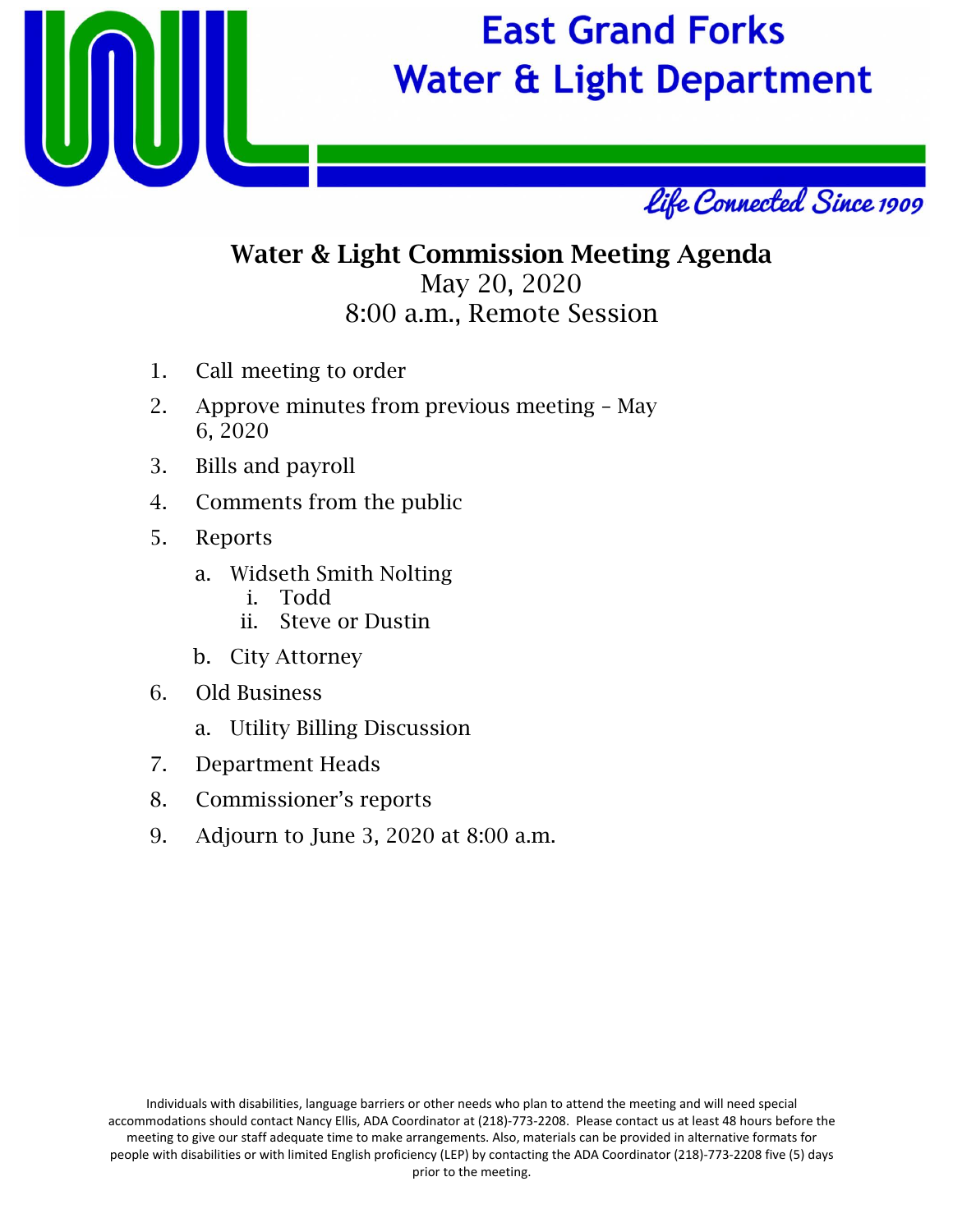Minutes of the regular meeting of the Water, Light, Power and Building Commission of the City of East Grand Forks, Minnesota held May 6, 2020 at 8:00 a.m held remotely due to the COVID19 virus pandemic and pursuant to MN Statutes 13D.02, 13D.021 and 13D.04. Present: Quirk, Grinde, DeMers Absent: Beauchamp

Also present: Keith Mykleseth, Ron Galstad, Brian Johnson, Jeff Olson, Steve Emery, Todd Forster, Brianna Feil, Kevin Hatcher, and Corey Thompson.

It was moved by Commissioner Grinde seconded by Commissioner DeMers that the minutes of the previous regular meeting of April 15, 2020 be approved as read. Voting Aye: Quirk, Grinde, DeMers Voting Nay: None

It was moved by Commissioner Grinde seconded by Commissioner DeMers to authorize the Secretary to issue payment of the recommended bills and payroll in the amount of \$615,526.60. Voting Aye: Quirk, Grinde, DeMers Voting Nay: None

Commissioner Beauchamp entered the meeting at 8:05 a.m.

It was moved by Commissioner Beauchamp seconded by Commissioner Grinde to approve the hiring of two summer employees at the DSC. Voting Aye: Quirk, Grinde, Beauchamp, DeMers Voting Nay: None

It was moved by Commissioner Grinde seconded by Commissioner Beauchamp to adjourn at 8:40 a.m. to the next regular meeting on May 20, 2020 at 8:00 am to be held remotely due to the COVID19 virus and pursuant to MN Statutes 13D.02, 13D.021 and 13D.04. Voting Aye: Quirk, Grinde, Beauchamp, DeMers Voting Nay: None

> Lori Maloney **Secretary**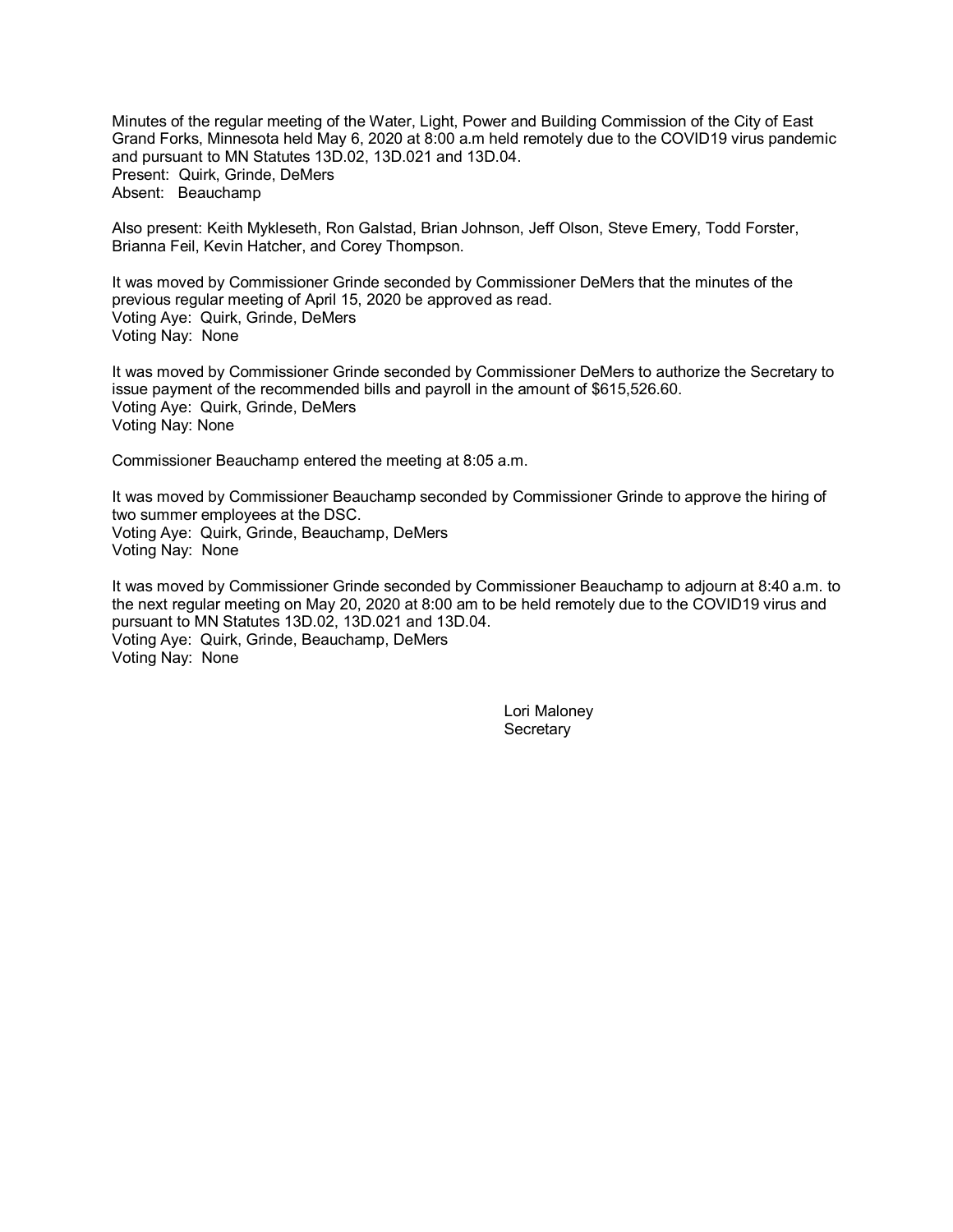## Accounts Payable

#### Check Register Totals Only

Printed: 5/18/2020 - 2:10 PM User: khatcher



**City of East Grand Forks** P. O. Box 373

East Grand Forks, MN 56721 (218) 773-2483

| <b>Check</b> | Date       | <b>Vendor No</b> | <b>Vendor Name</b>                   | <b>Amount</b> | <b>Voucher</b>   |
|--------------|------------|------------------|--------------------------------------|---------------|------------------|
| 515698       | 05/20/2020 | <b>ACM502</b>    | Acme Electric Companies              | 57.78         | $\boldsymbol{0}$ |
| 515699       | 05/20/2020 | AWW503           | American Water Works Association     | 79.00         | $\boldsymbol{0}$ |
| 515700       | 05/20/2020 | <b>BOR501</b>    | Border States Electric Supply        | 6,200.93      | $\boldsymbol{0}$ |
| 515701       | 05/20/2020 | <b>BUS501</b>    | <b>Business Essentials</b>           | 168.90        | $\mathbf{0}$     |
| 515702       | 05/20/2020 | <b>CEN501</b>    | CenturyLink                          | 94.22         | $\boldsymbol{0}$ |
| 515703       | 05/20/2020 | <b>COM500</b>    | Commissioner of Revenue              | 50,455.00     | $\boldsymbol{0}$ |
| 515704       | 05/20/2020 | <b>DAH564</b>    | Andrea Dahlen                        | 500.00        | $\boldsymbol{0}$ |
| 515705       | 05/20/2020 | UB*01080         | Laura S Davis                        | 46.43         | $\mathbf{0}$     |
| 515706       | 05/20/2020 | <b>EGF501</b>    | <b>EGF City</b>                      | 508,443.46    | $\boldsymbol{0}$ |
| 515707       | 05/20/2020 | <b>EXP501</b>    | Exponent                             | 248.25        | $\mathbf{0}$     |
| 515708       | 05/20/2020 | <b>FAS561</b>    | <b>Fastlane Racing Equipment</b>     | 250.00        | $\mathbf{0}$     |
| 515709       | 05/20/2020 | UB*01079         | Alexander C Fornes                   | 32.91         | $\boldsymbol{0}$ |
| 515710       | 05/20/2020 | <b>FOR505</b>    | Forum Communications Company         | 523.00        | $\boldsymbol{0}$ |
| 515711       | 05/20/2020 | <b>GAL501</b>    | Galstad Jensen & McCann PA           | 3,263.75      | $\boldsymbol{0}$ |
| 515712       | 05/20/2020 | <b>GOP501</b>    | Gopher State One-Call                | 105.30        | $\boldsymbol{0}$ |
| 515713       | 05/20/2020 | <b>HAC501</b>    | Hach Company                         | 917.05        | $\boldsymbol{0}$ |
| 515714       | 05/20/2020 | <b>HAR501</b>    | Hardware Hank                        | 564.34        | $\boldsymbol{0}$ |
| 515715       | 05/20/2020 | <b>HAW501</b>    | Hawkins Inc.                         | 4,508.33      | $\mathbf{0}$     |
| 515716       | 05/20/2020 | UB*01081         | Samantha E Hutchinson                | 526.72        | $\boldsymbol{0}$ |
| 515717       | 05/20/2020 | <b>IHM500</b>    | iHeartMedia                          | 549.00        | $\boldsymbol{0}$ |
| 515718       | 05/20/2020 | <b>LAK502</b>    | Lakeland                             | 122.92        | $\boldsymbol{0}$ |
| 515719       | 05/20/2020 | <b>LEC501</b>    | Lectrodryer                          | 808.88        | $\boldsymbol{0}$ |
| 515720       | 05/20/2020 | LOC501           | Locators & Supplies Inc              | 235.77        | $\boldsymbol{0}$ |
| 515721       | 05/20/2020 | UB*01078         | Lupe Mejia                           | 27.95         | $\boldsymbol{0}$ |
| 515722       | 05/20/2020 | <b>MID501</b>    | Midcontinent Communications          | 250.00        | $\boldsymbol{0}$ |
| 515723       | 05/20/2020 | <b>MID502</b>    | Midwest Refrigeration                | 143.00        | $\boldsymbol{0}$ |
| 515724       | 05/20/2020 | <b>NAL501</b>    | Nalco Company                        | 1,779.50      | $\boldsymbol{0}$ |
| 515725       | 05/20/2020 | <b>NOR507</b>    | Northdale Oil                        | 49.72         | $\boldsymbol{0}$ |
| 515726       | 05/20/2020 | <b>RAP561</b>    | Randy & Diane Rapacz                 | 500.00        | $\mathbf{0}$     |
| 515727       | 05/20/2020 | <b>RKO501</b>    | RKO Print & Promo                    | 1,080.92      | $\boldsymbol{0}$ |
| 515728       | 05/20/2020 | <b>RMB500</b>    | RMB Environmental Laboratories, Inc. | 95.00         | $\boldsymbol{0}$ |
| 515729       | 05/20/2020 | <b>STU501</b>    | Stuart C Irby Co                     | 15,949.79     | $\mathbf{0}$     |
| 515730       | 05/20/2020 | <b>SUN500</b>    | Sun Dot Communications, LLC          | 89.99         | $\boldsymbol{0}$ |
| 515731       | 05/20/2020 | <b>VFW560</b>    | VFW Post 3817                        | 315.00        | $\boldsymbol{0}$ |
| 515732       | 05/20/2020 | <b>WAT501</b>    | Water & Light Department             | 2,182.78      | $\boldsymbol{0}$ |
| 515733       | 05/20/2020 | <b>WES501</b>    | Wesco Receivables Corp               | 5,172.38      | $\boldsymbol{0}$ |
| 515734       | 05/20/2020 | <b>WAP500</b>    | Western Area Power Administration    | 107,184.53    | $\boldsymbol{0}$ |
| 515735       | 05/20/2020 | <b>WID560</b>    | Widseth Smith Nolting                | 200.00        | $\boldsymbol{0}$ |
| 515736       | 05/20/2020 | <b>XCE501</b>    | Xcel Energy                          | 186.89        | $\mathbf{0}$     |
| 515737       | 05/20/2020 | <b>XCE502</b>    | Xcel Energy                          | 4,483.90      | $\boldsymbol{0}$ |
|              |            |                  | Check Total:                         | 718,393.29    |                  |
|              |            |                  |                                      |               |                  |